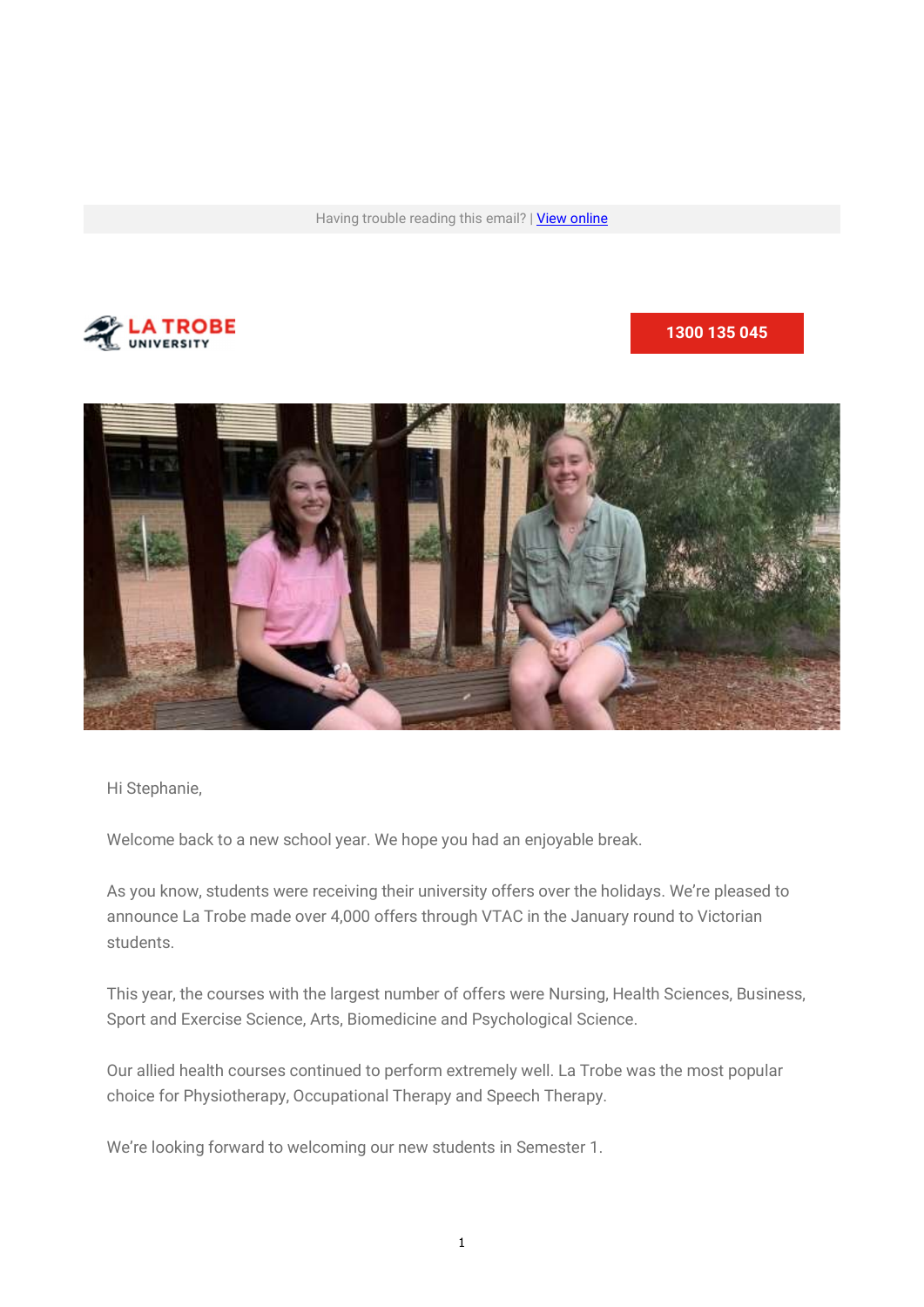

### Book your campus tours for 2022

We're excited to invite you back to campus for tours and presentations. We can also visit your school events in person and chat with your students about university.

#### **BOOK NOW >**

# Are any of your students still trying to secure a spot at university?

The last offer round is on 18 February – so there's still time to find a place at university.



### Diploma of Teacher Education

This course is a great option for students that missed out on the ATAR or missed the CASPer deadline. It allows them to study first year teaching at La Trobe and transfer into a Bachelor of Education.

#### Bachelor of Arts

Our flexible Bachelor of Arts offers around 50 majors and minors. If your students missed out on their dream course, there may be a major in our Arts course that interests them, for example Crime, justice and legal studies.

#### FIND OUT MORE >

#### FIND OUT MORE >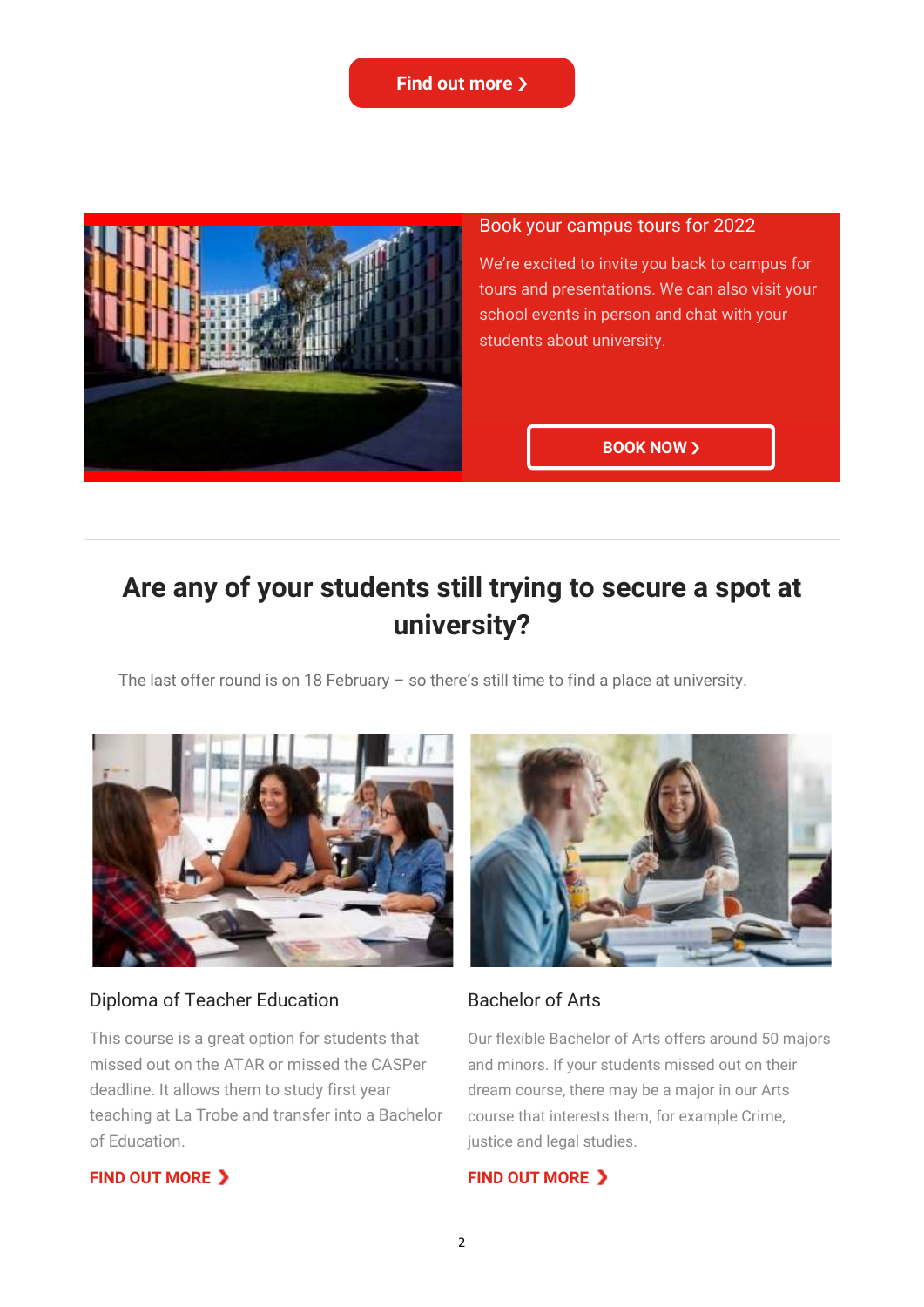

## Bachelor of Business

With more flexibility than ever, our Bachelor of Business lets students follow their interests. They can tailor their study to match their career goals by choosing from a wide range of majors, minors and electives.

# FIND OUT MORE >



# Bachelor of Nursing (Pre-registration)

In all three years, students will practice in realworld hospital and healthcare settings. They'll learn to care for people of all ages and make ethical, clinical decisions with a compassionate and caring approach.

# FIND OUT MORE >



# Albury-Wodonga Campus Experience Clever

Upcoming Event

Experience Clever gives your students the chance to not only see our campuses but experience them by taking part in fun workshops led by lecturers. They'll get hands-on in workshops and discover what being a uni student is really like.

FIND OUT MORE >

# In the news